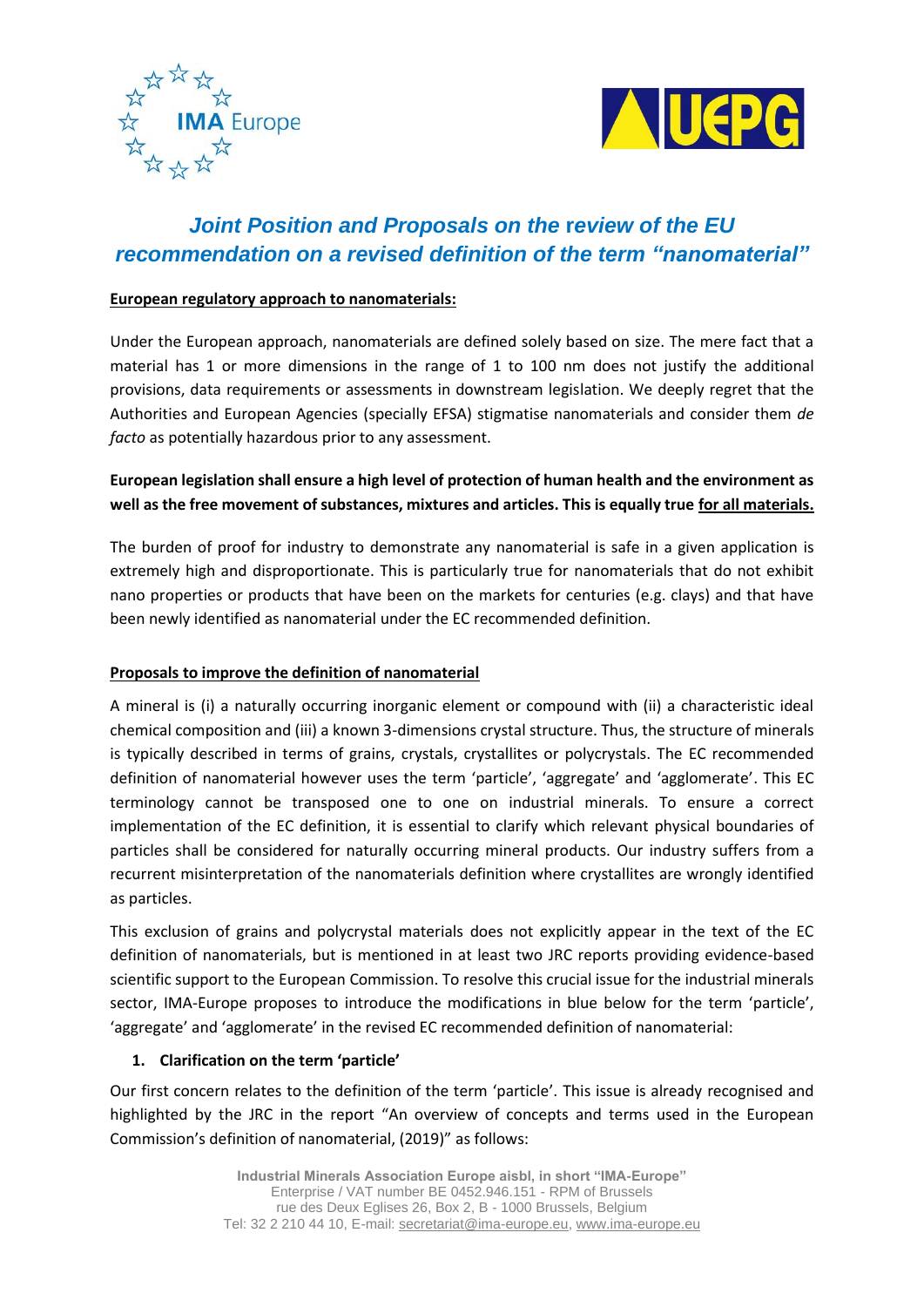



"*Defined physical boundaries also separate crystallites in a polycrystalline solid material. These crystallites are called grains, and they are usually formed during solidification of a liquid cooled down below its melting temperature, or by recrystallization of an already solidified material. The presence of grains alone does not make these materials particulate materials, and therefore they do not fall in the scope of the EC NM definition. Such materials may be used as*  a basis for the preparation of nanomaterials, e.g. by milling or grinding. However, the pre*existing intergranular boundaries do not constitute 'particle boundaries'. Only the external dimensions of the particles newly created in the comminution process are particle boundaries.* 

*In any case, for classification as nanomaterial the morphological identification of particles is needed. This identification may be difficult for a heavily sintered aggregate. In such cases, the knowledge of the production process can serve to distinguish polycrystalline materials (which are not nanomaterials) from heavily aggregated materials (which may be nanomaterials)."*

In other words, the newly created particle boundaries formed during the processing of minerals (e.g. grinding) are the relevant boundaries for the implementation of the definition. The inner structure of the material consisting of crystals or crystallites shall not been considered as individual particles.

Accordingly, IMA-Europe proposes the following modification to the EC recommended definition of nanomaterial:

*(a) "particle" means a minute piece of matter with defined physical boundaries; [E2] single molecules and crystallites are not considered 'particles'*

#### **2. Clarification on the terms 'aggregate' and 'agglomerate'**

Specific to crystals and polycrystals, the JRC further clarifies in its report "Identification of nanomaterials through measurements", (2019) that:

*"Constituent particles are all particles that once were individual particles but appear as parts of aggregates or agglomerates as well as particles that appear separate from one another. This excludes the possible seed particle and individual crystals of polycrystalline particles, but includes the particles that make up agglomerates and the particles that are combined to form aggregates."*

IMA-Europe thus proposes to introduce the clarification that aggregates, and agglomerates consist of particles that once were individual particles. A proposal is available in blue below.

*(b) "agglomerate" means a collection of weakly bound particles that once were individual particles or aggregates where the resulting external surface area is similar to the sum of the surface areas of the individual components;*

*(c) "aggregate" means a collection particle comprising of strongly bound or fused particles that once were individual particles.*

The proposal also contains a small correction about the definition of aggregate as it appears odd to define an aggregate as a particle comprising of particles.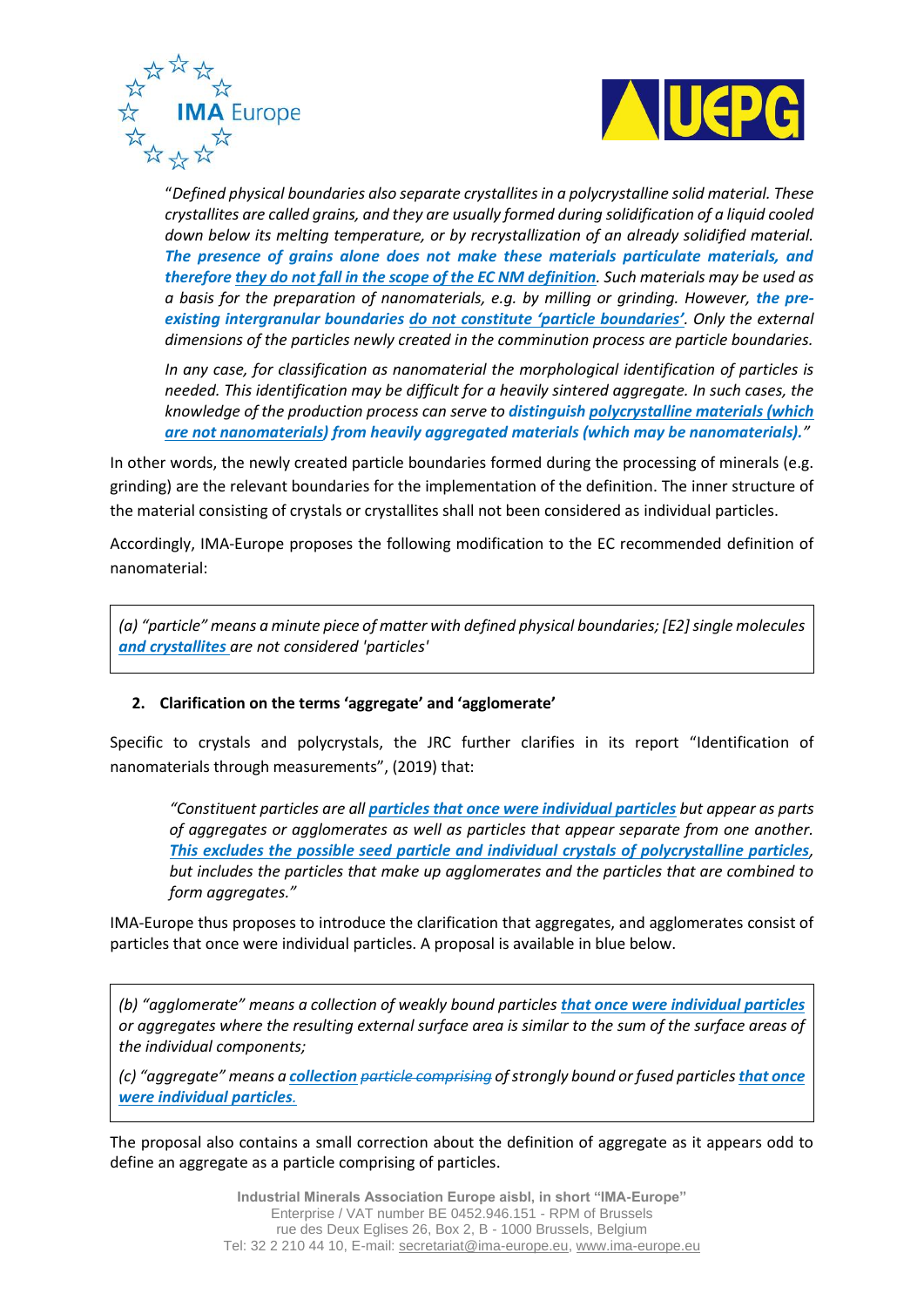



## **Commission Guidance on the implementation of the Recommendation of the definition of nanomaterial**

IMA-Europe supports the development of a Commission Guidance to implement the recommendation of the definition of nanomaterial.

To truly support the implementation, the Commission guidance shall consider the broad variety of materials potentially covered by the definition and describe complex cases such as size-polydisperse materials, coarse materials having a nano-tail, substances of unknown or variable composition, complex reaction products or of biological materials (UVCB) and materials of different solubility under physiological and environmental conditions. We also recommend including concrete case-studies with the support of industry.

#### **Comments on change 3: Restriction of the particles to be considered for counting**

IMA-Europe disagrees with the exclusion of "*Particles with at least two orthogonal external dimensions larger than 100 micrometres*" from the counting for the number size distribution.

Any exclusion of particles from the counting will potentially result in more materials falling within the scope of the definition of nanomaterial. Particles of all sizes shall be included in the size distribution and have the same probability of being counted to avoid analytical bias.

In addition, the range 100 micrometres to 1 nm is still too large to achieve analytical improvement or to ease the implementation or the definition. More particularly, there is still no method available that can provide a number-based particle size distribution over the complete size range of 100 micrometre to 1 nm. Although electron microscopy may offer the possibility to visualise the full range of particle sizes, there is no counting method that can combine the number-based particle size distribution obtained at different magnifications.

For the reasons outlined above, we recommend the removal of this provision from the definition.

### **Comment on Change 2: a material with a specific surface area by volume of 5 m<sup>2</sup>/cm<sup>3</sup> or less shall not be considered a nanomaterial.**

IMA welcomes the introduction of a screening criteria in the EC recommended definition of nanomaterial. It shall however be emphasised that the exclusion of materials based on specific surface area (SSA) is only an exclusion criterion and that materials having a volume-specific surface area (VSSA) above the threshold require further analysis to conclude on their nanomaterials status.

Despite our support for the introduction of the SSA exclusion criterion, we disapprove the introduction of a single threshold of 5  $\text{m}^2/\text{cm}^3$ .

This approach is in contradiction with the conclusions of the NanoDefine project which provides a scientific basis for **shape dependent VSSA cut-off values.** There is sufficient scientific data available to